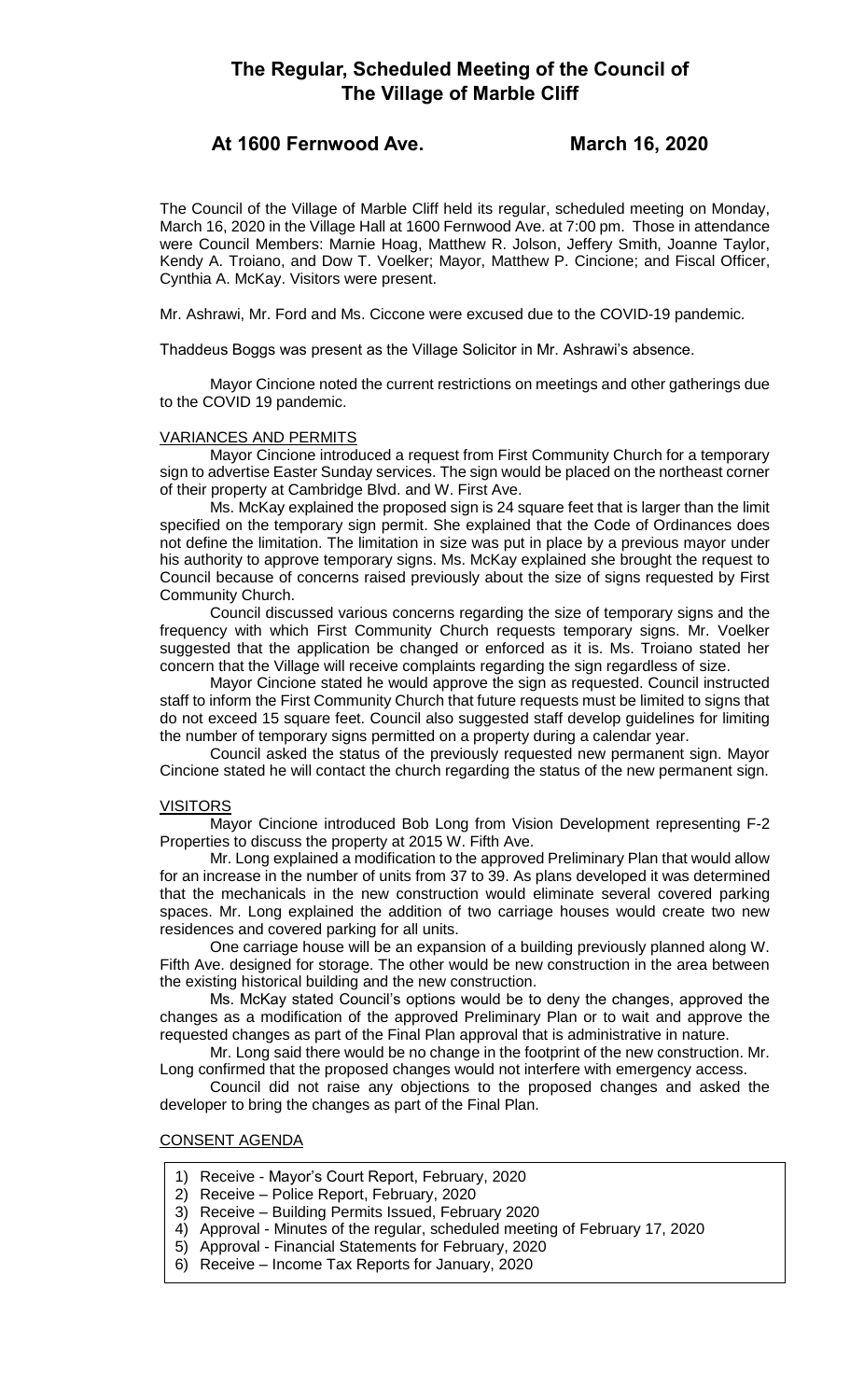Mr. Voelker noted a needed correction in the February minutes regarding the use variance at 2125 W. Fifth Ave. The owner of the hair salon stated the bulk of her work is performed "off" premises not "on."

**Mr. Voelker moved approval of the Consent Agenda as corrected. Ms. Hoag seconded. Council unanimously approved the Consent Agenda.** 

#### MAYOR'S REPORT

Mayor Cincione stated that Mayor's Court sessions have been suspended for the immediate future. Grandview Heights Police Department is writing citations for the second court date in April.

Mayor Cincione reported Grandview Heights is limiting access to their municipal building to protect those employees providing necessary services. Village Hall will also limit access during the COVID 19 pandemic. Staff will continue to maintain office hours unless or until the governor or president place additional restrictions on work activities.

#### ENGINEER'S REPORT

Mayor Cincione introduced the first reading of O-2629-20, An Ordinance accepting a bid for the 2020 Storm and Sanitary Sewer Improvements, pending confirmation of recommendations waiving any bid irregularities and declaring an emergency.

Ms. McKay reviewed the bidding process and the engineer's desire to move the legislation forward so that work can begin as soon as possible. She also explained the engineer is recommending the acceptance of bid alternative 2 that includes rerouting a sewer lateral that currently runs straight through a storm sewer. Mr. Voelker suggested the emergency designation be removed from the ordinance.

**Mr. Voelker moved to suspend the rules. Ms. Taylor seconded. The motion passed unanimously. Ms. Hoag moved the adoption of O-2629-20. Ms. Taylor seconded. The motion passed unanimously.** 

## SOLICITOR'S REPORT

Mr. Boggs reported he attended a Utilities Siting Board stakeholders meeting. The meeting is part of the boards 5 year review of administrative rules. He said approximately 40 people were present. The largest representation was from rural communities, but Mr. Boggs noted that their concerns mirrored Village concerns. Primarily the interested parties are interested in more detail regarding proposed facilities earlier than the current regulation require.

#### ADMINISTRATIVE ASSISTANT REPORT

Ms. McKay reported Ms. Ciccone is continuing to gather bids for playground equipment for Falco Park.

#### APPROVAL OF BILLS

**Mr. Jolson moved approval of the March 2020 bills totaling \$90,375.40. Ms. Troiano seconded. The motion passed unanimously.**

## **Mr. Voelker moved approval of the amended February 2020 bills totaling \$106,459.82. Mr. Troiano seconded. The motion passed unanimously.**

#### FISCAL OFFICER'S REPORT

Ms. McKay had no report for Council.

#### COUNCIL MEMER REPORTS

Mr. Jolson reported a meeting has be scheduled for mid-April to review Falco Scholarship applications.

Council asked staff to put out a blast email and website update reminding residents to check in on their neighbors.